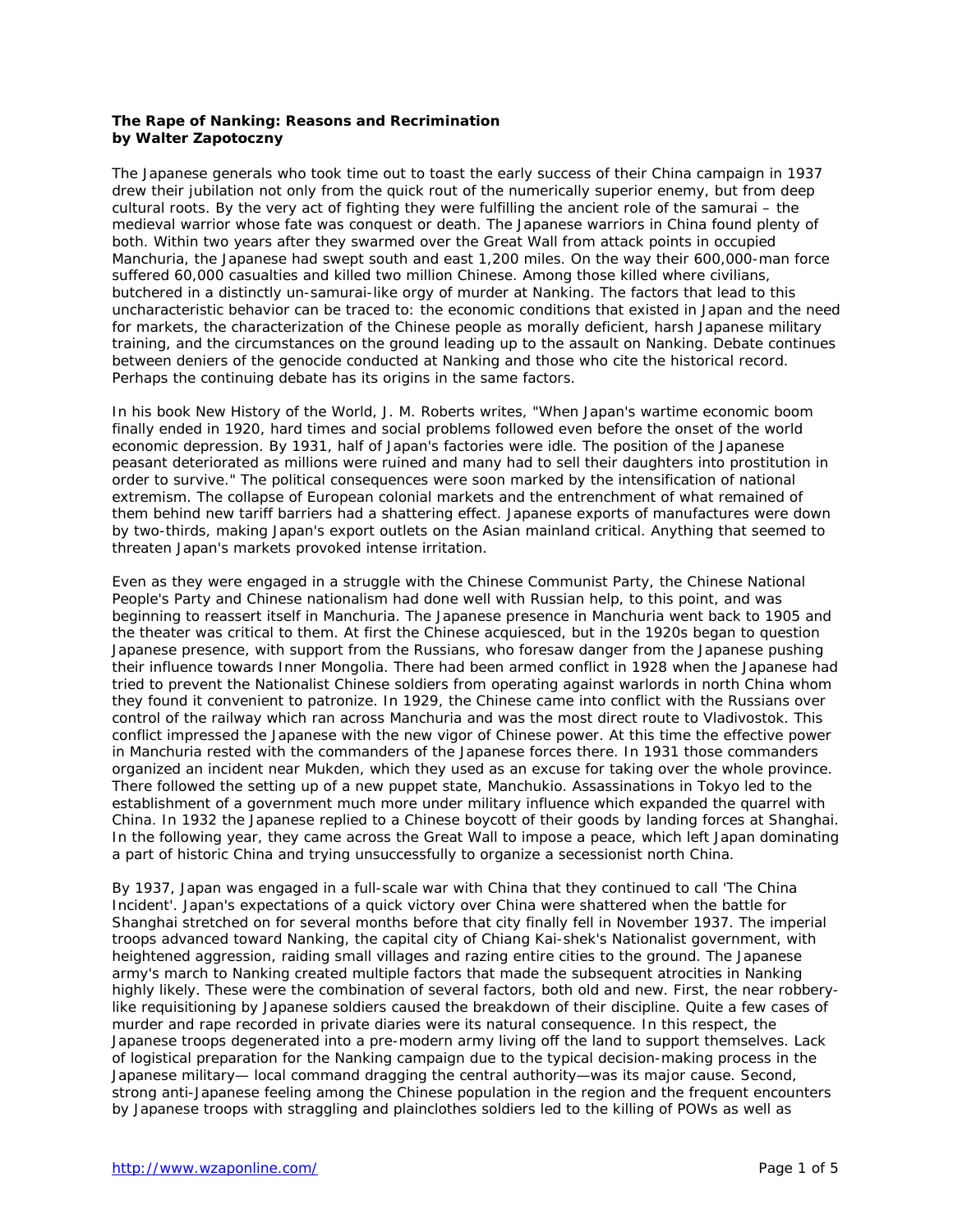ordinary civilians. Japanese soldiers conducted such ruthless killing because they were highly sensitive to and scared of the plainclothes soldiers. In this respect, the Japanese were fighting a new type of war against the 'inner front' as the German soldiers had done in Belgium in World War I. Third; both sides resorted to burning for their own strategic or tactical purposes. The Chinese conducted a 'scorched-earth' policy and burned huge areas to deny the advancing Japanese troops any supplies—a campaign of destruction in line with their own tradition. Japanese soldiers frequently burned houses and villages to deprive Chinese irregulars or plainclothes soldiers of their staging bases. Other cases were attributable to the breakdown of discipline such as Japanese soldiers' carelessness or the sadistic pleasure they found in seeing houses in flames.

In December 1937, the Japanese army swept into the city of Nanking and within six to eight weeks, by most accounts, massacred more than three hundred thousand civilians, and raped eighty thousand women. According to Roy Brooks in his book *When Sorry Isn't Enough: The Controversy over Apologies & Reparations for Human Injustice,* "the Japanese turned murder into sport." They rounded up tens of thousands of men and used them for bayonet practice or decapitation contests. Sometimes they simply sprayed gasoline on them and burned them alive. Some men were skinned alive, tortured to death with needles, or buried up to the waist in the soil, where they were ripped apart by German shepherds. The Chinese women suffered far worse. Many of them were mutilated horribly after being raped. The Japanese even forced fathers to rape their own daughters, or sons their mothers, or brothers their sisters, all in an attempt to further degrade the victims. The Japanese were equally brutal to the small children. Babies were tossed into the air and bayoneted as they came down. Some were thrown into vats of hot oil and water. Despite compelling documentary evidence, eyewitness accounts, including some by Japanese soldiers, and photographic evidence, Japanese revisionists continue to reject charges that war crimes and atrocities that occurred there. This revisionist view is, to a large extent, associated with the resurgence of Japanese imperialism and militarism supported by the United States.

From the beginning of the armed conflict in July 1937, the Japanese government and its supporters, including the mass media, stressed that Chinese Nationalists had planned and initiated armed struggle. According to the official view, Japan had been seeking peace in Asia, only to be dragged into an unwanted military conflict with China. Prime Minister Konoe Fumimaro's decision to dispatch additional forces to China received enthusiastic support from the large national newspapers. In an article in *Asahi* titled "Obviously Planned anti-Japanese Armed Conflict; Firmly Decided to Dispatch to Northern China; Determined Statement by the Government to China and Other Countries," the editor used boldface to emphasize that this incident was no doubt an anti-Japanese armed conflict. He went on to say that, the incident was carefully planned by China and the Japanese government sincerely hopes that the Chinese side will immediately reflect on its attitude and that peaceful negotiations will be instituted in order not to worsen the circumstance. The media stressed that the Chinese soldiers and guerrillas were recklessly killing innocent Japanese civilians as well as combatants. Japanese casualties inflicted by unlawful Chinese shootings at the Marco Polo Bridge and other places were widely reported in the newspapers. When approximately 3,000 Chinese troops in Tongzhou attacked Japanese forces as well as civilians and killed some 200 Japanese and Korean residents, the Japanese war correspondents described the event in detail and expressed outrage. Asahi, for example, detailed Chinese looting and destruction in the Japanese community as well as the stabbing and killing of women, children, and infants. In another article on the same page, the *Asahi* correspondent Tanaka, who had met survivors of the incident, described his feelings of unprecedented fury and declared that July 29th must not be forgotten.

The official view of the time was clearly stated in elementary school textbooks. In the fifth-year geography textbook, written for 10 and 11year-old children, which came into use in 1936, Japan was defined as consisting of the Japanese islands mainland Honshu, Hokkaido, South Sakhalin, Shikoku, Kyushu, Taiwan, Ryukyu Islands, the Kurils and the Korean peninsula. In the sixth-year geography textbook available in 1936, a description of Manchukio was added in the chapter on Asia. The textbook stressed that relations between Manchukio and Japan were extremely close and that Manchukuo was Japan's lifeline. According to the textbook explanation, Japan endorsed Manchukuo independence as soon as it became independent, then withdrew from the League of Nations, and has been making a substantial effort to develop this nation Manchukuo and to maintain peace in Asia. After the China Incident in 1937, the textbook was again revised. The 1939 sixth-year geography textbook emphasized that Japanese efforts to preserve coexistence and co-prosperity with China, as well as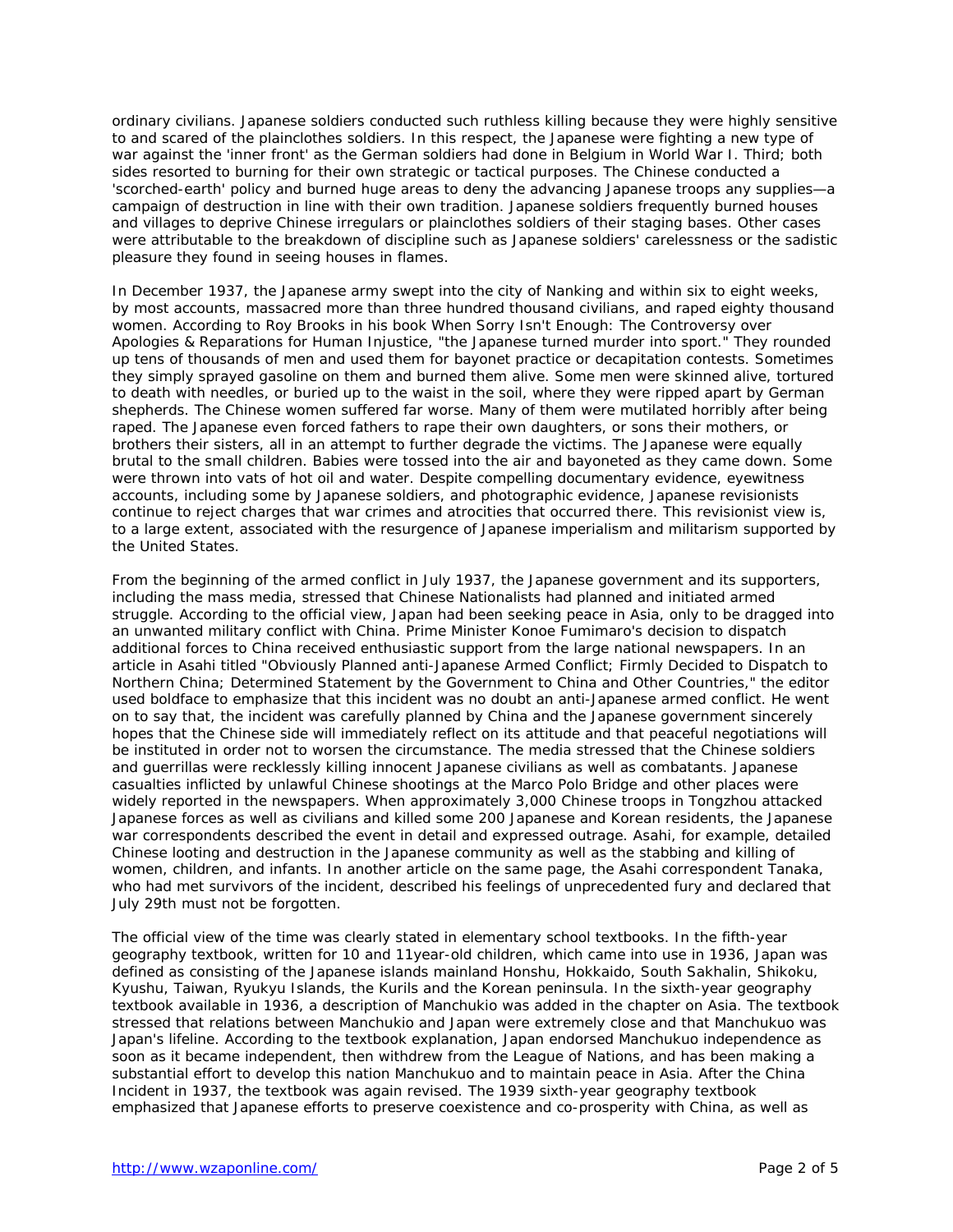Japanese development and sacrifice, were contributing to the development of Chinese transportation and foreign trade. In addition, the textbook blamed Chinese leaders for their incorrect attitude and for their provocative anti-Japanese ideology, both of which had led to the China Incident. Japan, according to the textbook, has been urging China to reflect on its mistaken policy toward Japan and continually carrying out its mission of eternal peace in Asia.

To condemn Japan as evil ignores many of the factors already mentioned, but does not mean that there were no aspects of Japanese military training that made Japan's forces more prone to violence. In his book *The Nanjing Massacre in History and Historiography* Joshua Fogel writes, "The bulk of Japan's frontline troops were poor farmers, industrial workers, and criminals, people who had rough lives of hard work and minimal reward." Once in the Japanese military system, they were treated harshly. Soldiers were routinely slapped and beaten by their superiors. Whole units were penalized with forced marches or punitive exercises for the actions of just one member. Complaints brought even worse retribution. Ideologically, Japanese were taught that their imperial hierarchy lay at the center of the world morality and that the Japanese were superior to all other peoples. As part of this philosophy, China was made the focus of contempt. Initially, some Japanese intellectuals used China in order to develop a more confident Japanese identity. Anti-Chinese attitudes spread in Japan as the popular voices of journalists and politicians condemned China as backward and encouraged Japanese expansion into Chinese territory. By the 1930s Japanese school textbooks taught students to believe in Japan's superior position in Asia, to view China as a civilization in decline, and to consider Chinese people morally deficient. This view permeated the Japanese military, leading to racial slurs and contempt. Soldiers were told that expansion into China was Japan's destiny and that heroic behavior sough victory and death. The overall atmosphere of the Japanese military life created soldiers who followed orders, ignored personal feelings, and treated anyone beneath them with the same contempt that they experienced themselves.

Economic conditions, a mixture of harsh discipline and indoctrinated disdain created the potential for the Nanking Massacre, but to release that potential required the fourth and most important factor: the circumstances leading up to the assault on Nanking. The Japanese attacked Shanghai and began bombing Nanking in August 1937 with the expectation that all of China would fall in a matter of months. Instead, the siege of Shanghai required four months of bloody fighting. This angered the Japanese high command and the frontline soldiers who had watched their comrades die at the hands of the despised Chinese. When Shanghai finally fell in November, military planners and leaders turned their eyes to the Chinese capital, Nanking, with the goal of retribution. Commanders pushed their units toward Nanking, quickly outpacing supply lines and telling their men to survive on what they could scavenge. Soldiers robbed villages they passed through and Chinese they came across. Peasants were forced to carry equipment and goods for the Japanese troops. Villages were razed in order to efficiently end any threat of resistence. Brutalities were excused in the name of war and capturing Nanking, and conquering the capital grew in importance with each new atrocity. The Japanese knew that their job was to kill the enemy, and the barely acceptable conditions of the frontline warfare grew worse, thereby amplifying the animal natures of these soldiers as they marched toward Nanking. To further encourage their men, officers promised women and plunder. When the soldiers reached Nanking, their expectations of revenge, sex, and goods combined with the heightened desire to make an example of Nanking and prove Japan's dominance.

John Rabe writes in his diary *Good Men on Nanking,* "The Japanese march through the city in groups of ten to twenty soldiers and looted the shops. If I had not seen it with my own eyes I would not have believed it. They smashed open windows and doors and took whatever they liked, allegedly because they were short of rations. I watched with my own eyes as they looted the cafe of our German baker Herr Kiessling. Hempel's hotel was broken into as well, as was almost every shop on Chung Shang and Taiping Road. Some Japanese soldiers dragged their booty away in crates, others requisitioned rickshaws to transport their stolen goods to safety."

In 1946, the Chinese prosecutor for the International Military Tribunal for the Far East (IMTFE) charged that Japanese troops had committed atrocities at Nanking in 1937. They stated the Japanese reason was to crush forever all will to resist on the part of the Chinese people. There was hardly a debate about the incident, called 'The Rape of Nanking,' until the establishment of formal diplomatic ties between Japan and the People's Republic of China in 1972. The lack of new information up to this point and original research allowed a rough consensus to form about the issue. The Chinese and the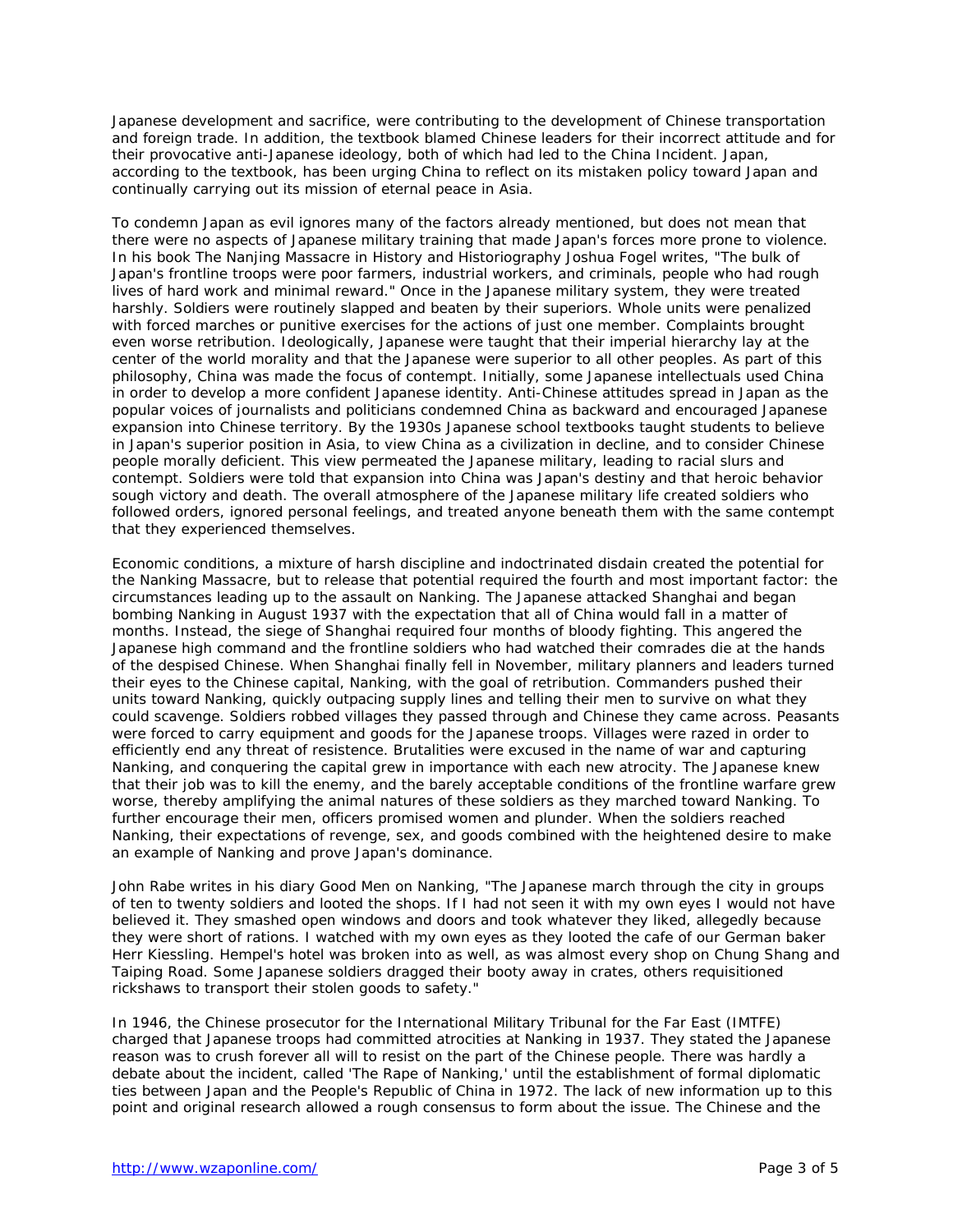Westerners accepted the IMTFE indictment or ruling as their version of the Rape of Nanking, leaving no room for further discussion. In his book *Nanking: Anatomy of an Atrocity,* Masahiro Yamamoto writes, "The extremely negative image of pre-World War II Japan painted at the IMTFE had such a strong influence, even on the academic world, that few people voiced opposition to the IMTFE version of the Rape of Nanking."

The next round of debates about the Rape of Nanking started in the summer of 1982 when Japanese news media reported that the Education Ministry had directed writers of Japanese high school history textbooks to revise or modify the descriptions of modern historical events, including the Rape of Nanking. According to the initial Japanese news reports, among the revisions advised by the ministry regarding the China-Japanese conflict of 1937–45 was the change from "invasion" of China into "advance" to China. Although it became known later that there was no instance of such a change urged on any textbook, the news soon spread to other countries. There were, however, other revisions suggested by the ministry, including one concerning descriptions of the Rape of Nanking, with more emphasis on the provocation by the Chinese side as well as the deletion of the specific number of victims. The governments of Asian countries that had been subjected to Japan's aggression before and during World War II filed immediate protests with the Japanese government.

From the end of the war until the early 1970s, some Japanese revisionists, such as Tanaka Masaaki, a World War II veteran, tried to discredit the conclusions of the Tribunal as 'victor's justice,' but their efforts received little attention. From the 1970s on, the dominant view, that a massacre occurred in Nanking in 1937-38, has increasingly been challenged by revisionists, including conservative politicians, World War II veterans, scholars in various disciplines, business executives, and popular commentators. Outraged by the revisionist challenges, progressives, who supported the IMTFE indictment, responded quickly to refute revisionist claims that the Massacre did not occur. The struggle between the two camps has raged since and the contest over how to characterize the Nanking Massacre along with other Japanese wartime atrocities continues.

From the 1950s on, as the Cold War took shape, the progressives endured a rising challenge from what they called "reactionary forces" and they struggled to resist what they regarded as a revived imperialism and militarism. In the face of Communist threats, a conservative Japan gained renewed support from the United States who looked for allies in the region. The Japanese government began to insist that textbooks were polluted by dangerous distortions. The Ministry of Education subsequently increased its control over textbook authorizations, and one-third of school textbooks were rejected as not meeting new government standards. The Ministry demanded that textbooks avoid tough criticism of Japan's role in the Pacific War, and the government regarded as inappropriate any description of Japan as invading China. From the mid 1950s until the 1970s, the description of the Massacre completely disappeared from school textbooks.

In *Making of the Rape of Nanking: History and Memory in Japan, China, and the United States,* Takashi Yoshida writes, "The end of the Cold War, Emperor Hirohito's death, the loss of conservative party dominance in domestic politics, the more inclusive textbook descriptions of Japanese wartime atrocities, and the growing awareness of wartime devastations in Asia and the Pacific caused by Imperial Japan all combined to heighten the intensity of the disputes over the Nanking Massacre throughout the 1990s." While discussed and debated in Asia, the Rape of Nanking remains an obscure incident. Unlike the atomic explosions in Japan or the Jewish holocaust in Europe, the horrors of the massacre at Nanking remain virtually unknown to people outside Asia. The massacre remains neglected in most historical literature published in the United States.

In the History Channel's program entitled "The Rape of Nanking" in its "History Undercover" series on August 22, 1999, one of the themes presented was an alleged cover-up of the Rape of Nanking for half a century by the Japanese. But the heated controversy and debate about the incident in Japan appears to be more than enough to prove that there was no cover-up. Instead, many Japanese scholars and journalists have discussed this issue openly and tried to obtain the truth. Although quite a few of them disagree with the prevailing opinion in the United States and in other Western countries, it is obvious that the expression of disagreement is not necessarily an act of cover-up.

The history of Nanking has been altered over time to meet the needs of changing societies in different sociopolitical contexts. While the details and the number of deaths continue to be debated, most